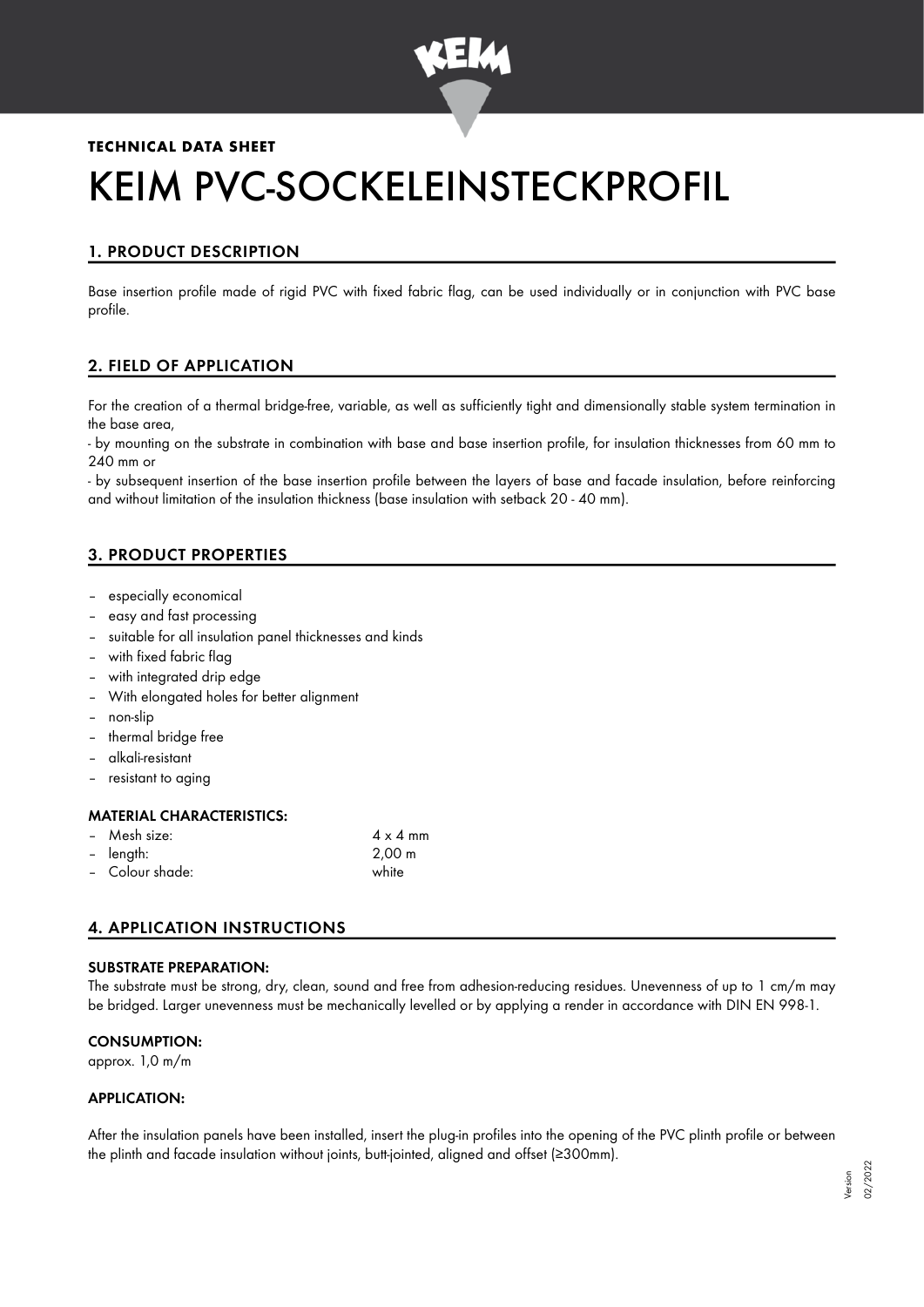## 5. LIEFERFORM

| <b>Product name</b>                          | Panel<br>thickness<br>[mm] | Length<br>[m] | <b>Pieces</b><br>per<br>unit | Inhalt<br>je VE<br>[m] | Type of<br>container |
|----------------------------------------------|----------------------------|---------------|------------------------------|------------------------|----------------------|
| PVC-<br>Sockeleinsteckprofil<br>60 - 90 mm   | $60 - 90$                  | 2.00          | 10                           | 20.00                  | carton               |
| PVC-<br>Sockeleinsteckprofil<br>100 - 240 mm | $100 - 240$                | 2.00          | 10                           | 20.00                  | carton               |

#### LIEFERFORM

| <b>Product name</b>                       | Panel<br>thickness<br>[mm] | Length<br>[m] | <b>Pieces</b><br>per unit | Inhalt<br>je VE<br>[m] | Type of<br>container |
|-------------------------------------------|----------------------------|---------------|---------------------------|------------------------|----------------------|
| PVC-<br>Sockelgrundprofil<br>60 - 90 mm   | $60 - 90$                  | 2.00          | 10                        | 20.00                  | carton               |
| PVC-<br>Sockelgrundprofil<br>100 - 160 mm | $100 - 160$                | 2.00          | 10                        | 20.00                  | carton               |
| PVC-<br>Sockelgrundprofil<br>180 - 240 mm | 180 - 240                  | 2.00          | 10                        | 20.00                  | carton               |
| Distanzstücke                             | 3, 5, 8, 10,<br>15         |               | 100                       |                        | carton               |

#### LIEFERFORM

Delivery in cartons

# 6. LAGERUNG

| max. storage time       | Lagerungsbedingungen     |
|-------------------------|--------------------------|
| no maximum storage time | even<br>avoid deflection |

## 7. ENTSORGUNG

ENTSORGUNG

Waste code: 17 09 04

## 8. SICHERHEITSHINWEISE

no particular indications

## 9. ALLGEMEINE HINWEISE

Version 02/2022